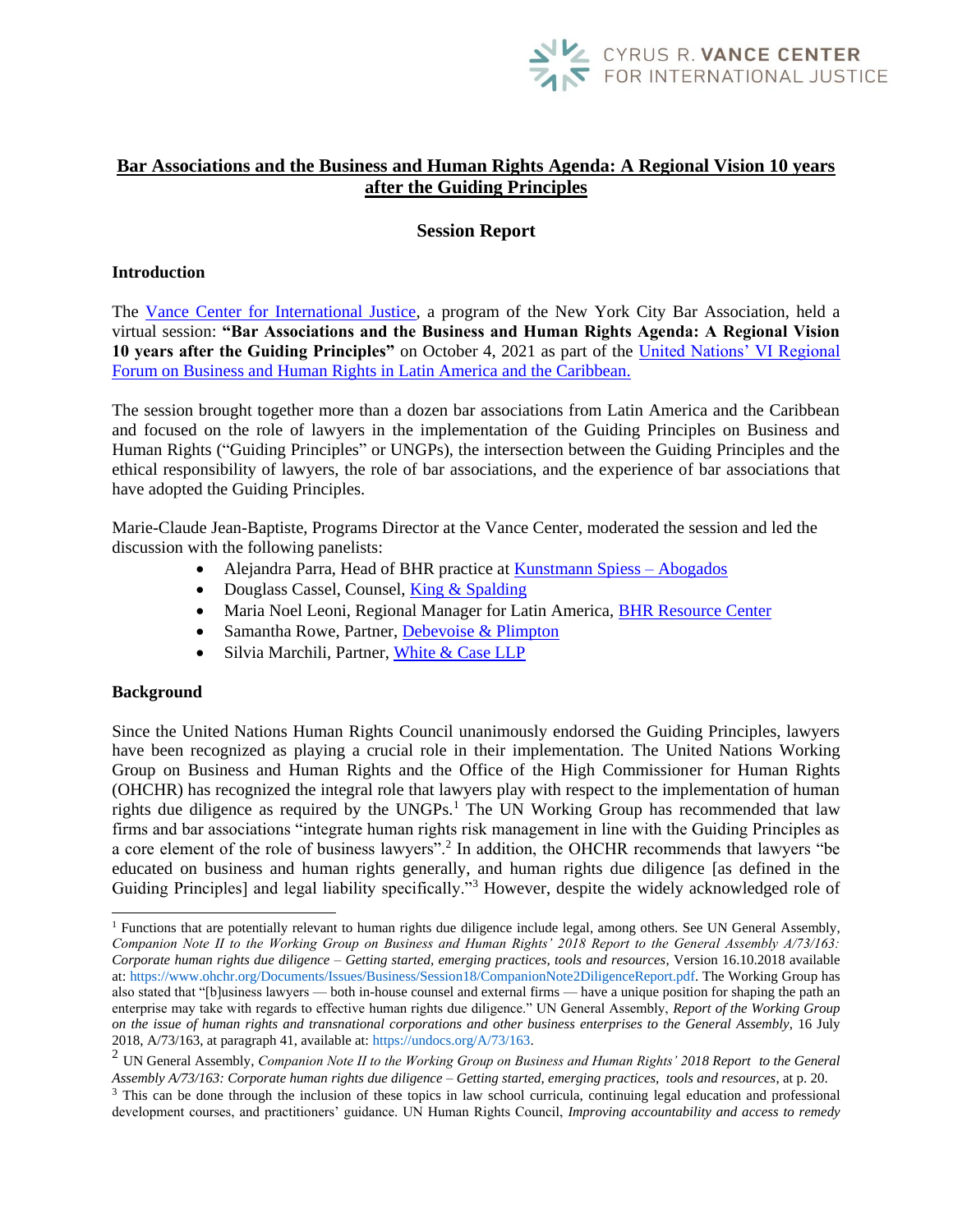lawyers in implementing the UNGPs, throughout the Latin American and Caribbean region, the legal profession's engagement with the UNGPs has been limited. Similarly, bar associations in the region have had little engagement with the UNGPs.

Recently, there has been a growing trend of implementation of the Guiding Principles in national and regional laws, which has generated greater interest on the part of lawyers. Similarly, bar associations have taken various approaches towards the recognition of either the UNGPs specifically, or the standards espoused by the UNGPs. As the legal profession is paying greater attention to the UNGPs and looking to bar associations for guidance, the role of bar associations in providing guidance to lawyers in navigating these new legal concepts has never been more important.

Seeking to foster discussion on the role of the legal profession in this context, the Vance Center organized a preliminary session to the VI Regional Forum on Business and Human Rights in Latin America and the Caribbean, which brought together, for the first time, bar associations from across the region. The session aimed to sensitize bar associations on the Guiding Principles and highlight the importance of their involvement in this issue. The session focused on the following questions:

- What are the UN Guiding Principles on Business and Human Rights?
- What is the role of lawyers in implementing the Guiding Principles (both those representing business and those representing victims)?
- What is the intersection between the ethical responsibility of lawyers and the Guiding Principles? Do the Guiding Principles create new ethical standards?
- What is the current status and trends in the implementation of the Guiding Principles in law? Does that change the ethical responsibility of lawyers?
- What impact has the adoption of the Guiding Principles had on the administration of justice even in countries where there is no legislation requiring companies to conduct due diligence?

## **Challenges and Best Practices**

 $\overline{a}$ 

Some of the key issues discussed at the session included challenges that bar associations and lawyers in the region face in engaging with the BHR agenda, as well as some best practices from the Latin American and Caribbean region.

Three main challenges arose during the discussion: 1) difficulty ensuring that soft law principles, such as the Guiding Principles, are properly applied; 2) lack of knowledge of the Guiding Principles by lawyers; and 3) the fragmentation of BHR practice in the region.

## *Ensuring that soft law principles are properly applied and enforced*

Although societal pressure on companies to respect and promote human rights has increased over the last ten years since the Guiding Principles were adopted, ensuring that the Guiding Principles are enforced in practice can at times be difficult. In some jurisdictions in Latin America, the concept of soft law is less familiar to lawyers compared to jurisdictions with an Anglo-Saxon legal tradition, which can hinder its proper application.

*for victims of business-related human rights abuse: The relevance of human rights due diligence to determinations of corporate liability: Report of the United Nations High Commissioner for Human Rights*, 1 June 2018, A/HRC/38/20/Add.2, at paragraph 36, available at: https://ap.ohchr.org/documents/dpage\_e.aspx?si=A/HRC/38/20/Add.2.